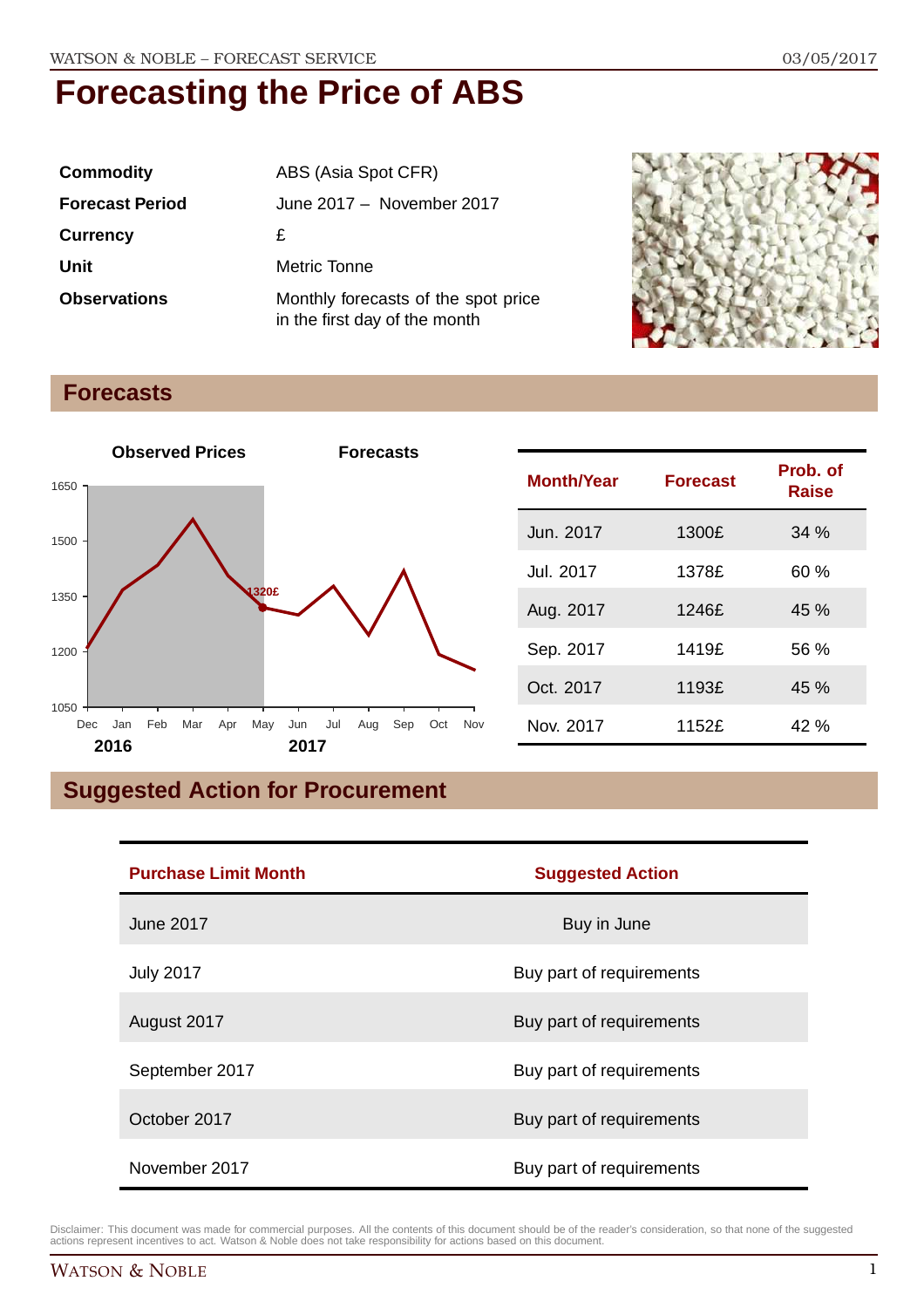### **Impact Analysis: One Month Forecast**



Our algorithm forecasts a lower price of ABS in one month: it is expectable that the price decreases 1.52% from 1320£ to 1300£ until the beginning of June.

### **Indices of Factors**



#### **Interpretation**

- Slight decrease of Supply: Positive pressure of the Supply index
- **Increase of Demand**: Positive pressure of the Demand index
- **Positive pressure of the index of ABS**
- Negative pressure of the index of variables representing the market downstream
- Slightly negative pressure of the financial index
- **Considerably negative pressure of other commodities and other factors**
- Focus on US, Japan, and Thailand

#### **Impact per Country**

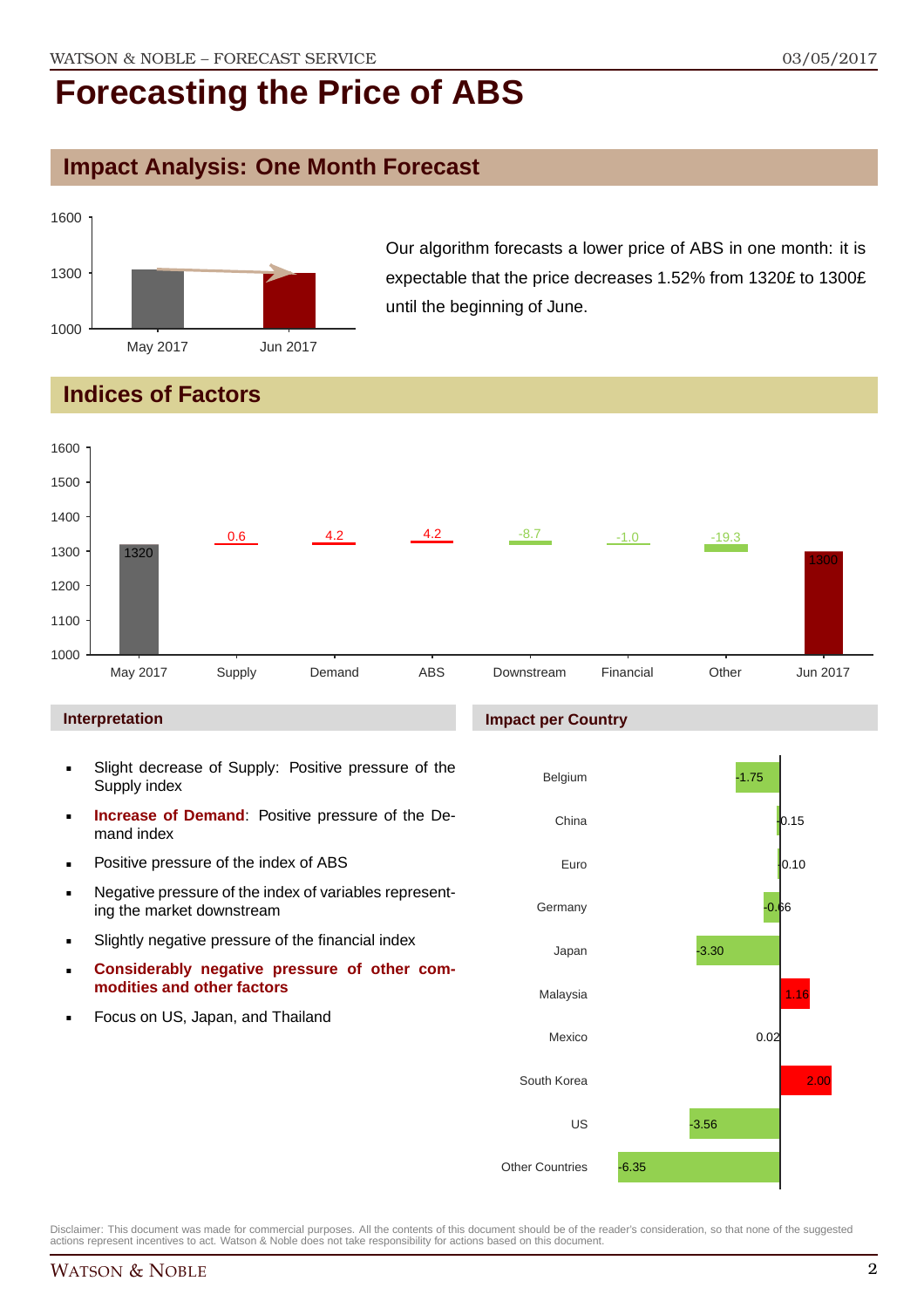#### **Impact Analysis: Two Months Forecast**



Our algorithm forecasts a higher price of ABS in two months: it is expectable that the price increases 4.38% from 1320£ to 1378£ until the beginning of July.

### **Indices of Factors**



#### **Interpretation**

- **Decrease of Supply**: Positive pressure of the Supply index
- **Considerable increase of Demand**: Positive pressure of the Demand index
- **Positive pressure of the index of ABS**
- Slightly negative pressure of the index of variables representing the market downstream
- Positive pressure of the financial index
- **Negative pressure of other commodities and other** factors
- Focus on Thailand, Japan, and South Korea

#### **Impact per Country**

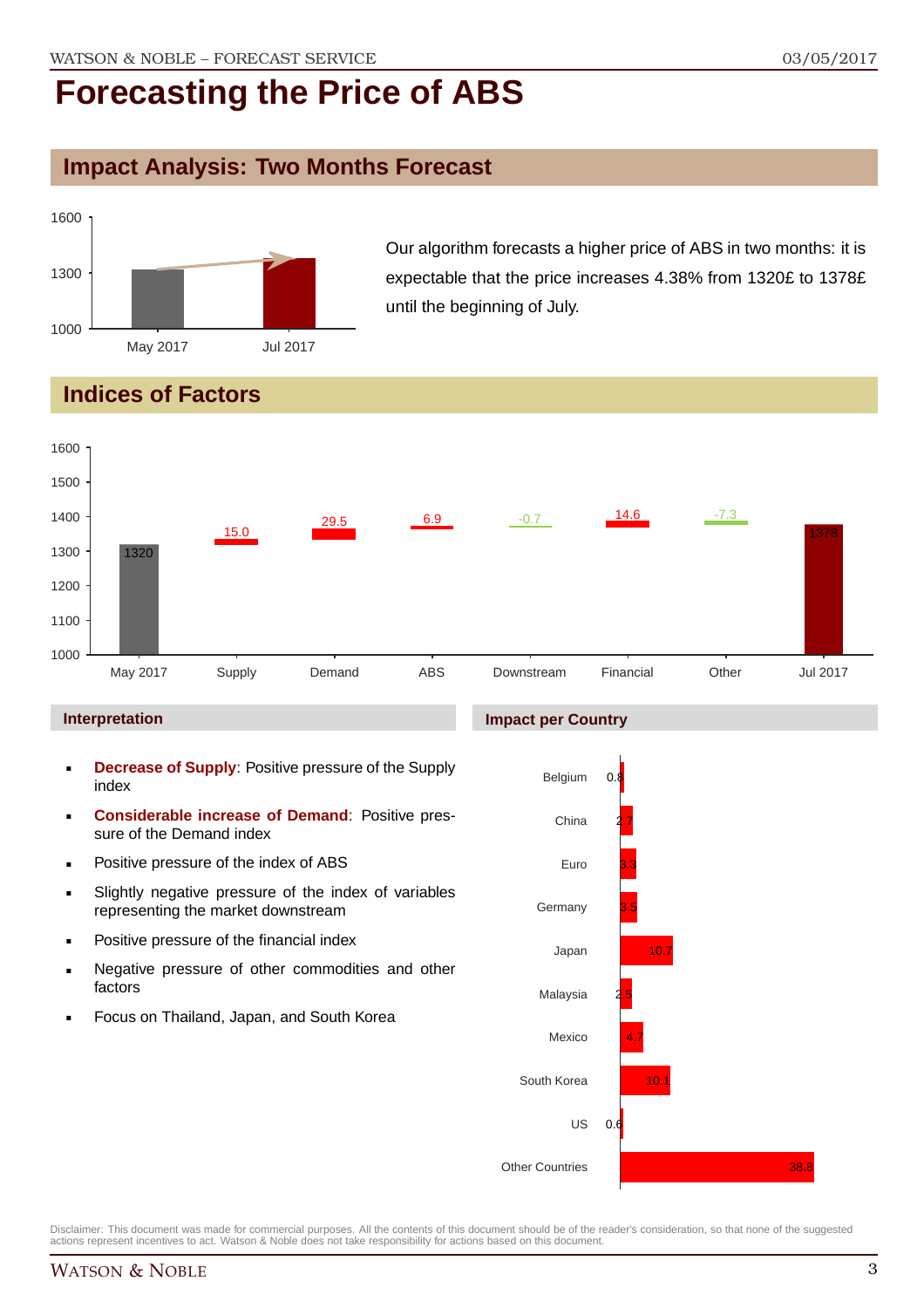### **Impact Analysis: Three Months Forecast**



Our algorithm forecasts a lower price of ABS in three months: it is expectable that the price decreases 5.62% from 1320£ to 1246£ until the beginning of August.

### **Indices of Factors**



#### **Interpretation**

- **Increase of Supply**: Negative pressure of the Supply index
- **Decrease of Demand**: Negative pressure of the Demand index
- **Considerably positive pressure of the index of ABS**
- **Considerably negative pressure of the index of variables representing the market downstream**
- Negative pressure of the financial index
- **Considerably negative pressure of other commodities and other factors**
- Focus on US, Japan, and China

#### **Impact per Country**

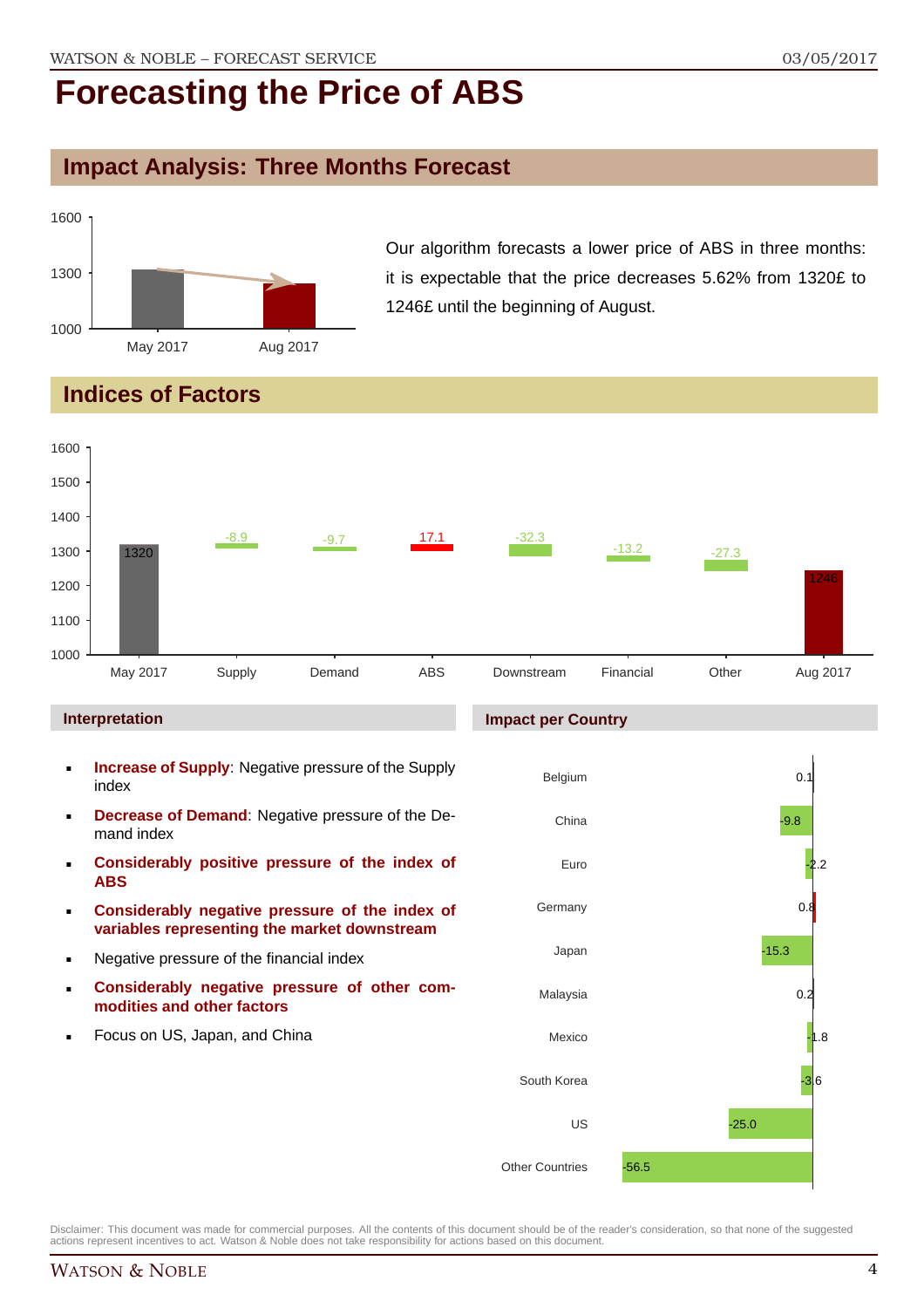### **Impact Analysis: Four Months Forecast**



Our algorithm forecasts a higher price of ABS in four months: it is expectable that the price increases 7.52% from 1320£ to 1419£ until the beginning of September.

## **Indices of Factors**



#### **Interpretation**

- **Decrease of Supply**: Positive pressure of the Supply index
- **Increase of Demand**: Positive pressure of the Demand index
- **Considerably positive pressure of the index of ABS**
- **Considerably positive pressure of the index of variables representing the market downstream**
- **Considerably positive pressure of the financial index**
- Positive pressure of other commodities and other factors
- Focus on South Korea, US, and Indonesia



Disclaimer: This document was made for commercial purposes. All the contents of this document should be of the reader's consideration, so that none of the suggested actions represent incentives to act. Watson & Noble does not take responsibility for actions based on this document.

#### WATSON & NOBLE 5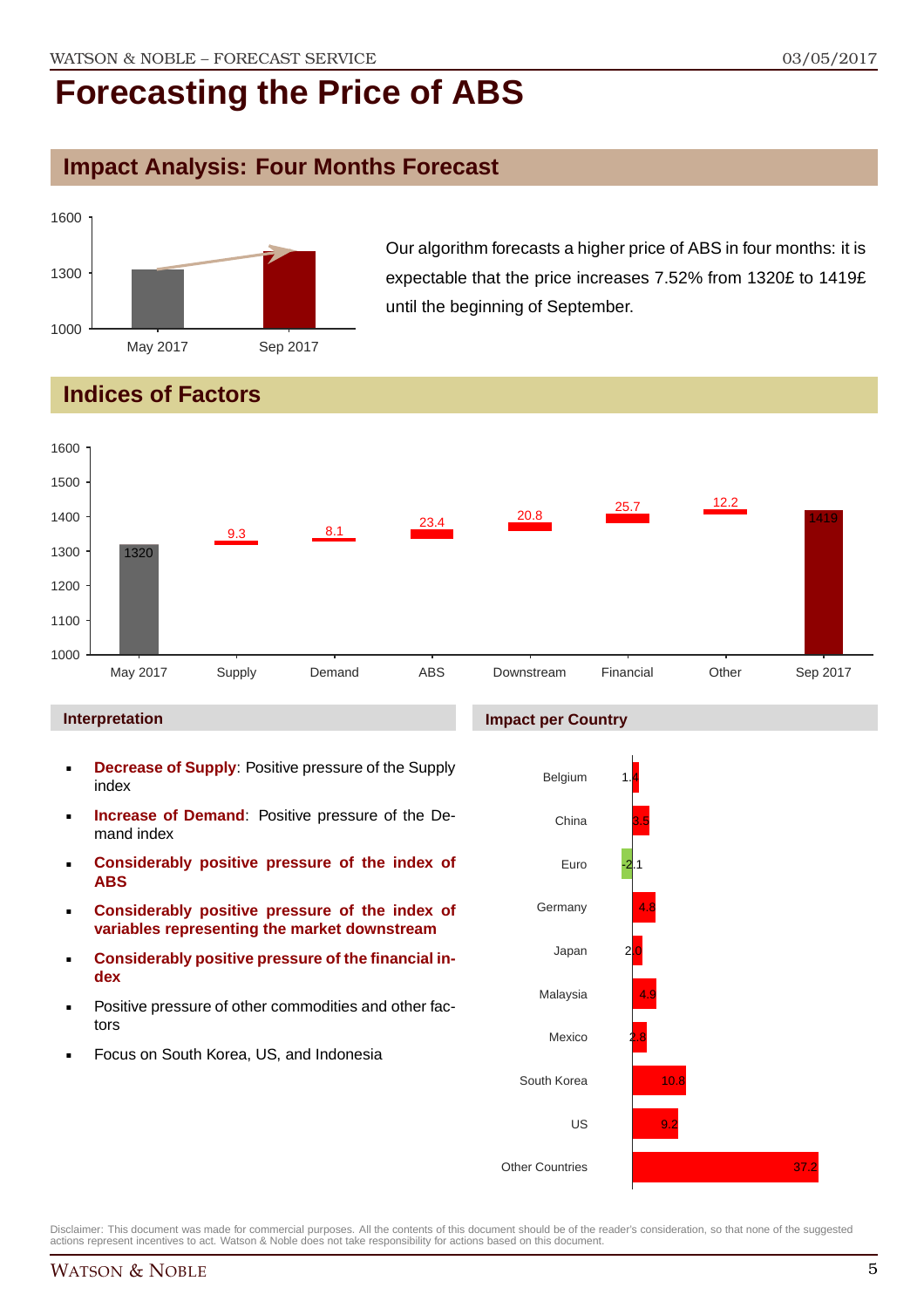### **Impact Analysis: Five Months Forecast**



Our algorithm forecasts a lower price of ABS in five months: it is expectable that the price decreases 9.62% from 1320£ to 1193£ until the beginning of October.

### **Indices of Factors**

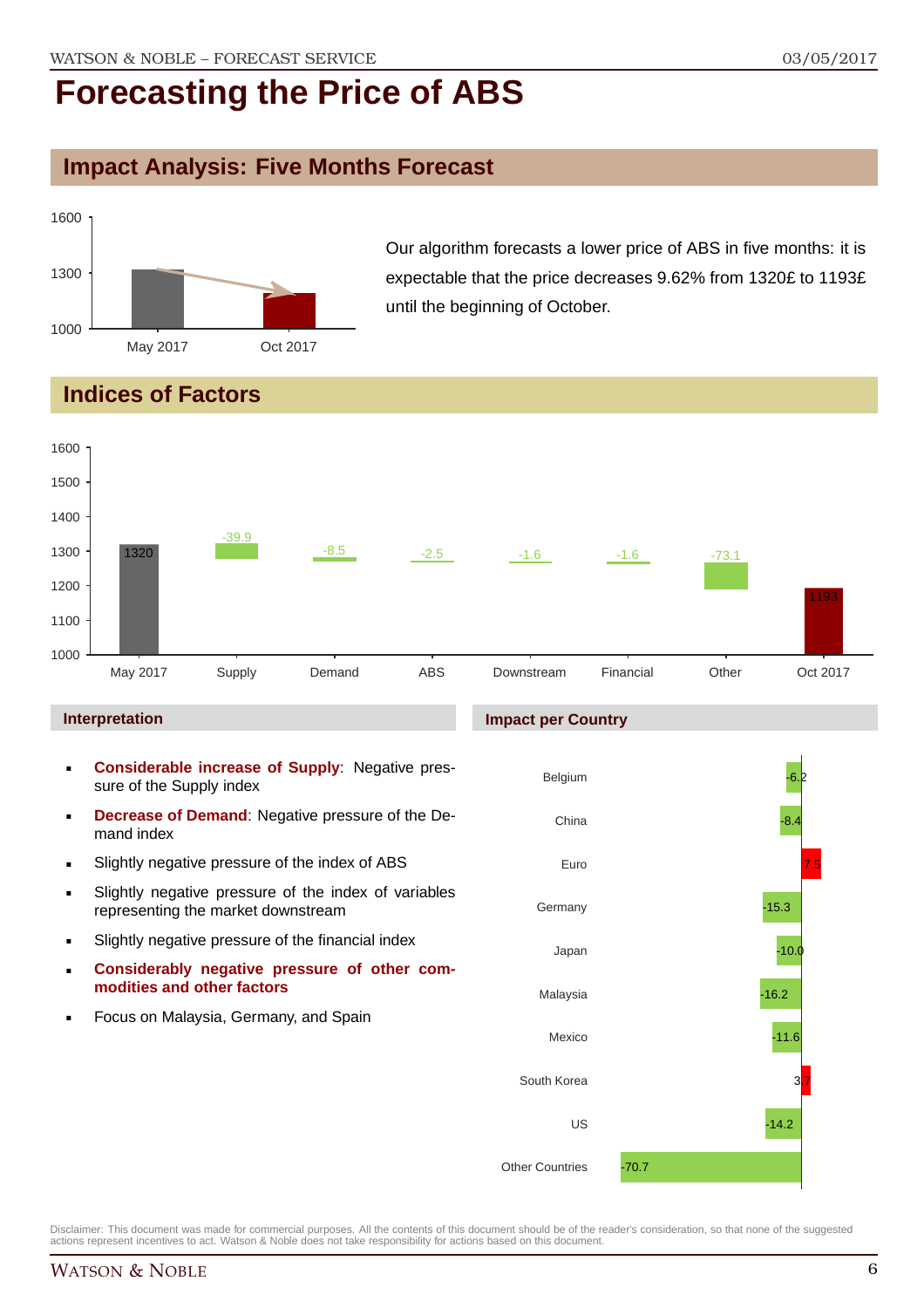### **Impact Analysis: Six Months Forecast**



Our algorithm forecasts a lower price of ABS in six months: it is expectable that the price decreases 12.75% from 1320£ to 1152£ until the beginning of November.

### **Indices of Factors**

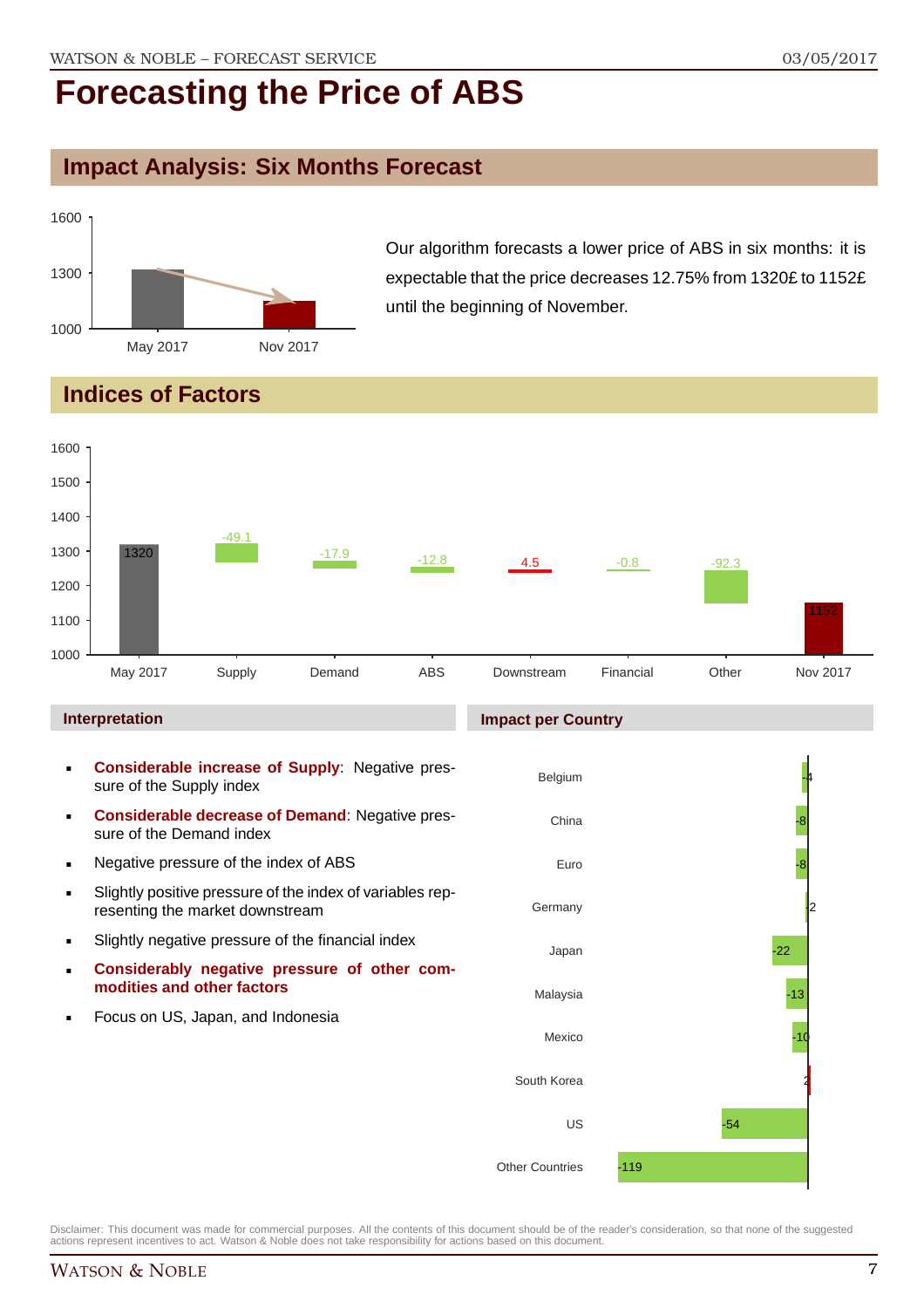### **APPENDIX – Technical Explanation of the Impact Analysis**

In this appendix, we explain the impact analysis of the factors that most contribute for our forecasts.

This Impact Analysis is conducted individually for **each time horizon**, allowing for a distinction between the indices of variables that contribute for our forecasts at short and medium run.

For each time horizon, our analysis has **two components**: first, we present the impact of variables grouped by **indices of factors**; second we present the impact of variables grouped by **indices of countries**.

#### **Indices of Factors**

**Indices of factors** are indices of the weighted contributions of the variables grouped in those factors.

**Supply Index**: composed of macroeconomic variables of the producing and exporting countries. It includes variables such as production, exchange rates, inflation, monetary policy, and wages. For example, an increase in wages implies higher production costs which should (in linear, general, and ceteris paribus terms) generate an incentive to increase prices;

**Demand index**: composed of macroeconomic variables of the consuming and importing countries. It includes variables such as production, exchange rates, inflation, monetary policy, and wages. For example, a decrease in a consumer confidence index should (in linear, general, and ceteris paribus terms) increase savings and decrease demand, leading to lower prices;

**ABS Index**: composed of variables related to ABS. It includes variables such as the price of ABS in different regions of the world and exports, imports, and producer prices of ABS in some countries. It also includes the price and microeconomic variables of Butadiene and Styrene. For example, an increase in the price of ABS in other region may imply an increase in the price of ABS in Europe due to arbitrage movements;

**Downstream index**: composed of variables related to downstream industries, such as Plastic, Packaging, Construction, and Electronics. It includes variables such as the exports, imports, and producer prices of these industries in some countries. For example, an increase in the demand of Plastic should (in linear, general, and ceteris paribus terms) generate an increase in the price of ABS;